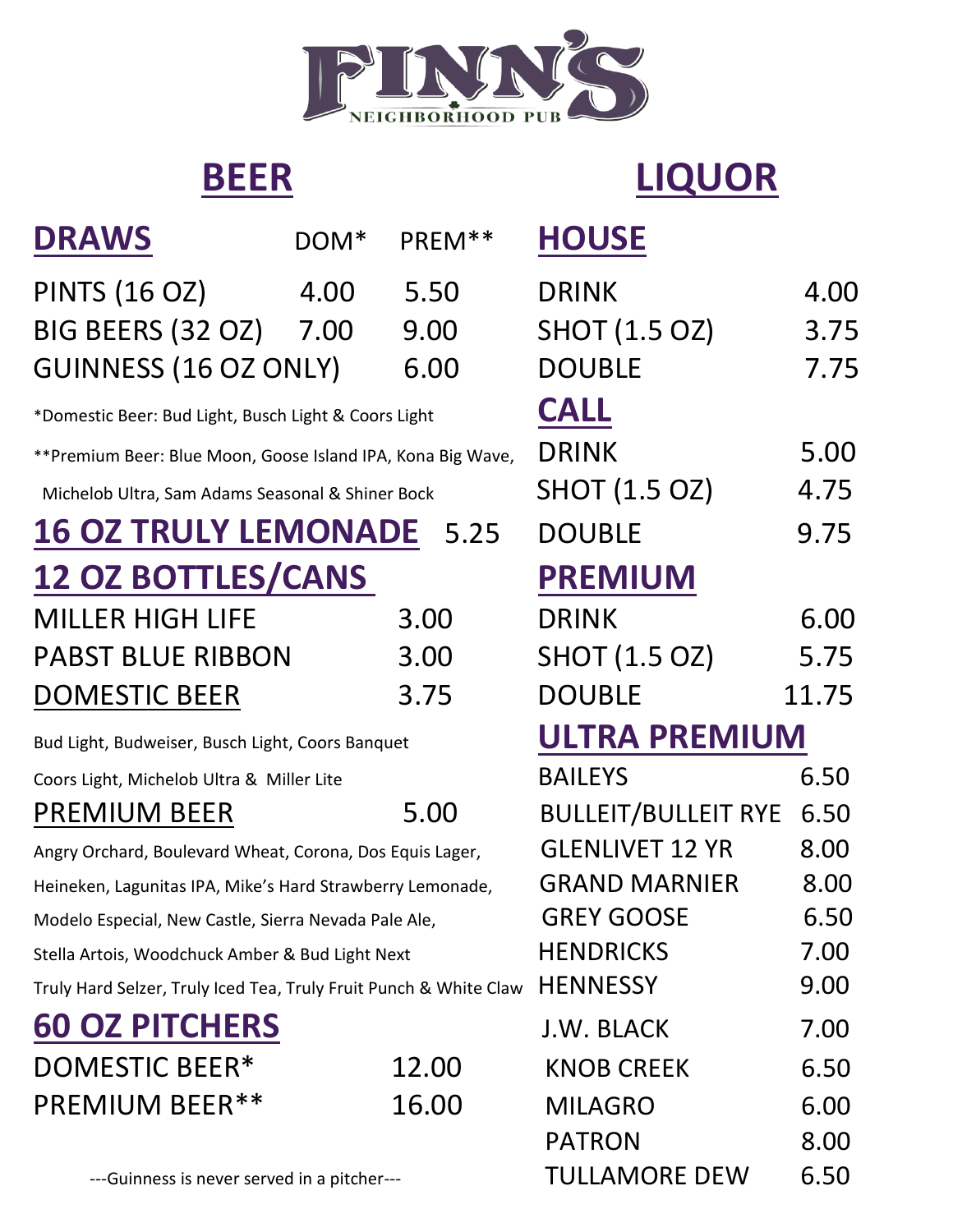

# **WINE**

| 6 OZ SUTTER HOME CABERNET, CHARDONNAY, MERLOT & MOSCATO | 4.00 |
|---------------------------------------------------------|------|
| 6 OZ FRANZIA WHITE ZINFANDEL                            | 4.00 |

# **SPECIALTY COCKTAILS**

| <b>TITO'S DIRTY MARTINI</b>           | 8.50 | <b>MAKER'S MARK OLD FASHIONED</b>                                           | 9.00 |  |  |  |  |
|---------------------------------------|------|-----------------------------------------------------------------------------|------|--|--|--|--|
| POWERCAT PUNCH                        | 6.50 | <b>MARGARITA</b>                                                            | 5.00 |  |  |  |  |
| <b>HOUSE BLOODY MARY</b>              | 5.00 | <b>VEGAS BOMB</b>                                                           | 6.50 |  |  |  |  |
| <b>ISLAND BREEZE</b>                  | 5.50 | <b>KETEL ONE MOSCOW MULE</b>                                                | 8.00 |  |  |  |  |
| <b>PINK STARBURST</b>                 | 5.50 | <b>ANGRY BALLS</b>                                                          | 7.00 |  |  |  |  |
| <b>SUMMER BEER</b>                    | 5.50 | <b>TITO'S WHITE RUSSIAN</b>                                                 | 8.00 |  |  |  |  |
| <b>CAR BOMB</b>                       | 7.00 | <b>HONEY BEE</b>                                                            | 6.50 |  |  |  |  |
| <b>TURQUOIS BAY</b>                   | 5.50 | PICNIC PUNCH                                                                | 5.50 |  |  |  |  |
| <b>ORANGE CREAMSICLE</b>              | 5.50 | LONG ISLAND ICED TEA                                                        | 6.50 |  |  |  |  |
| <b>FOUNTAIN DRINKS/MIXERS</b>         |      |                                                                             |      |  |  |  |  |
| SMALL SODA(16 OZ)                     | 1.50 | <b>JUICE (16 OZ)</b>                                                        | 2.75 |  |  |  |  |
| LARGE SODA(32 OZ)                     | 3.00 | Pepsi, Diet Pepsi, Dr Pepper, Mt Dew, Sierra Mist, Tonic, Lemonade, Soda,   |      |  |  |  |  |
| RED BULL (16 OZ only)                 | 3.50 | Sour, Ginger Beer, Red Bull, Cranberry, OJ, Tomato, Grapefruit & Pineapple. |      |  |  |  |  |
|                                       |      | <b>SNACKS</b>                                                               |      |  |  |  |  |
| <b>PEANUTS: Salted &amp; Heat</b>     | 1.00 | <b>SMOKEHOUSE ALMONDS</b>                                                   | 2.00 |  |  |  |  |
| <b>PICKLED EGG</b>                    | 1.00 | <b>POPCORN</b>                                                              | 3.00 |  |  |  |  |
| <b>ASSORTED CHIPS</b>                 | 1.50 | BEEF JERKY: Teriyaki & Sweet & Hot                                          | 2.75 |  |  |  |  |
| M&M'S: Plain, Peanut Butter & Peanut  | 1.50 | <b>SOFT PRETZEL</b>                                                         | 3.00 |  |  |  |  |
| PRINGLES: Original, Sour Cr & Cheddar | 2.00 | <b>SPICY PICKLED SAUSAGE</b>                                                | 1.25 |  |  |  |  |
| <b>CASHEWS</b>                        | 1.75 | <b>TOSTITOS</b>                                                             | 2.00 |  |  |  |  |
| OH SNAP DILLY BITES                   | 1.75 | NACHO CHEESE/SALSA CUP                                                      | 1.50 |  |  |  |  |

**WE ALSO OFFER AJ'S FULL MENU DELIVERED AT NO EXTRA CHARGE-JUST CALL THEM UP AND ASK THEM TO PLEASE DELIVER TO FINN'S. 785-587-0700 & PLEASE TIP THEM WELL!!**

**<https://ajsnypizza.com/manhattan-menu/>**

# **LOVE FINN'S AND T-SHIRTS, THEN GRAB ONE FOR \$15.00**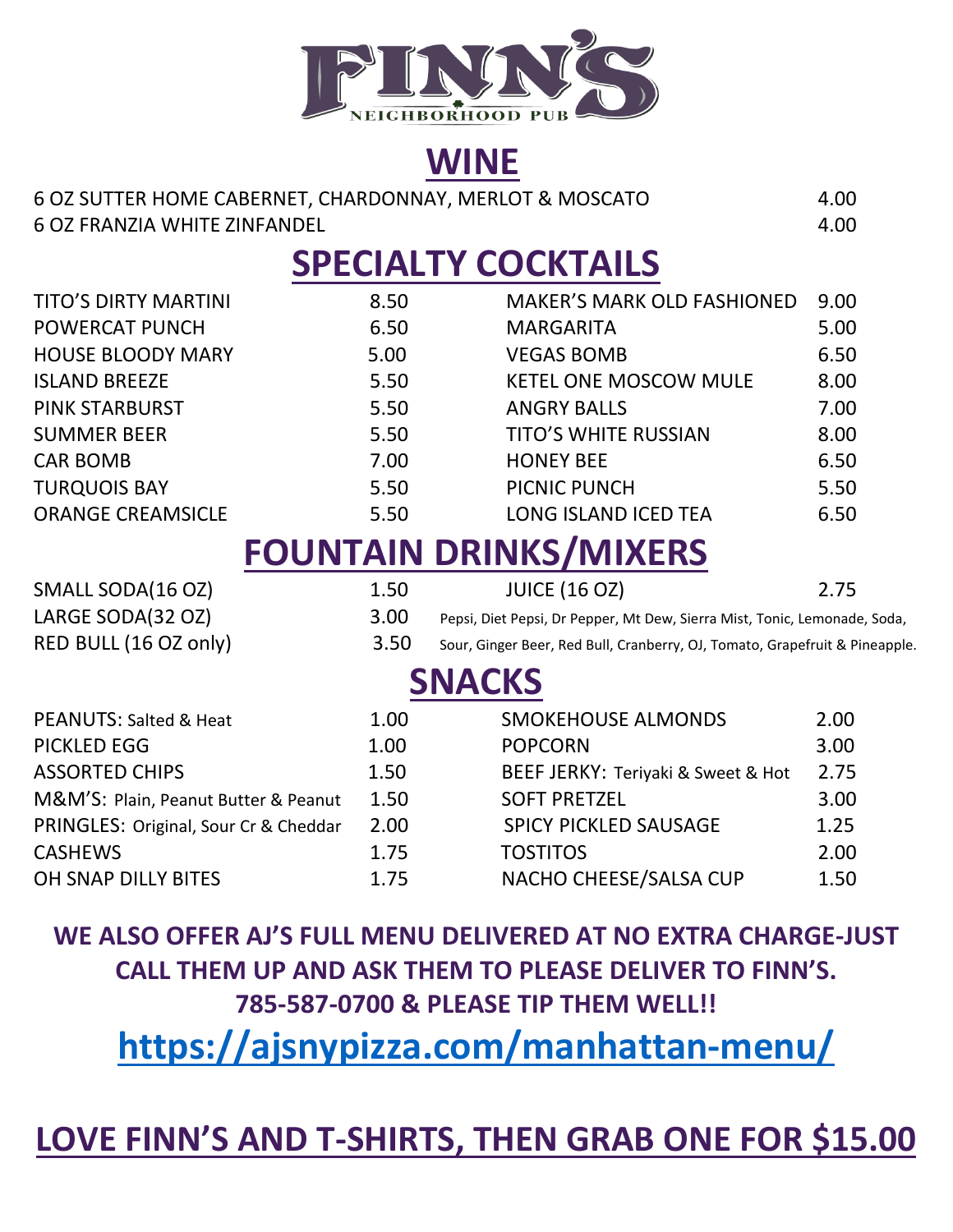

# *DAILY SPECIALS*

# *DAILY HAPPY HOUR 3:00-5:00*

### **\$2.75 HOUSE SHOTS/\$3.00 HOUSE MIXED COCKTAILS**

**SUNDAY:**

**\$4.00 BLOODY MARYS**

**\$4.50 SUMMER BEERS**

**\$5.00 MINI BEERS**

**MONDAY:**

**\$3.00 DOMESTIC PINTS \$4.50 PREMIUM PINTS \$5.00 GUINNESS PINTS**

**TUESDAY:**

**\$2.5O MILLER HIGH LIFE & PBR CANS \$2.75 DOMESTIC BOTTLES \$4.00 PREMIUM BOTTLES \$4.75 TUACA SHOTS**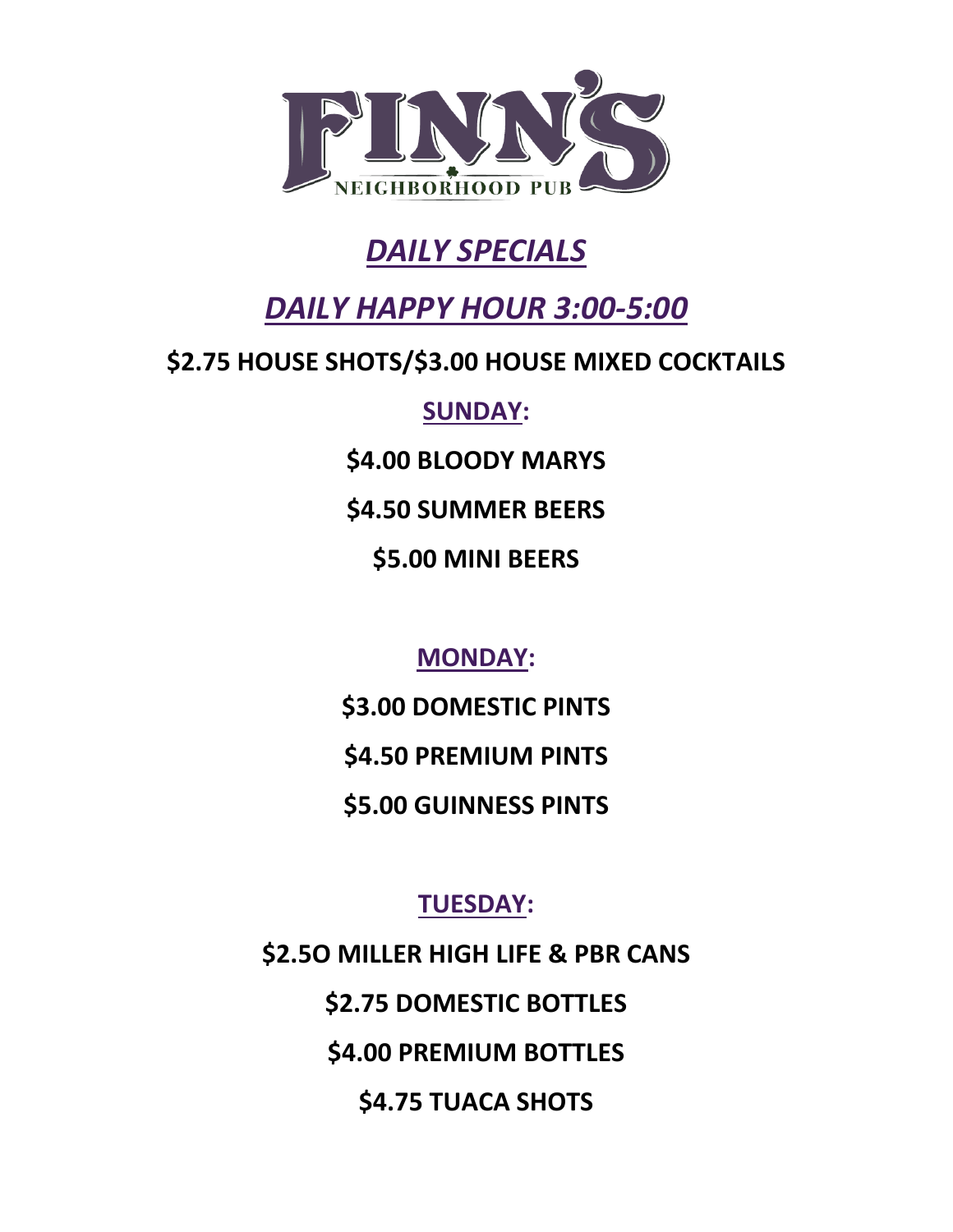**WEDNESDAY:**

**\$2.75 HOUSE SHOTS/\$3.00 HOUSE MIXED COCKTAILS \$3.75 CALL SHOTS/\$4.00 CALL MIXED COCKTAILS \$4.75 PREMIUM SHOTS/\$5.00 PREMIUM MIXED COCKTAILS \$11.50 60 OZ DOMESTIC PITCHERS**

**THURSDAY:**

**\$11.00 60 OZ DOMESTIC PITCHERS \$15.00 60 OZ PREMIUM PITCHERS**

**FRIDAY:**

**\$6.00 32 OZ DOMESTIC DRAWS \$8.00 32 OZ PREMIUM DRAWS \$3.00 RUM & PEPSI'S/FIREBALL SHOTS**

**SATURDAY:**

**\$6.00 32 OZ DOMESTIC DRAWS \$8.00 32 OZ PREMIUM DRAWS \$3.00 AMARETTO SOURS/FIREBALL SHOTS**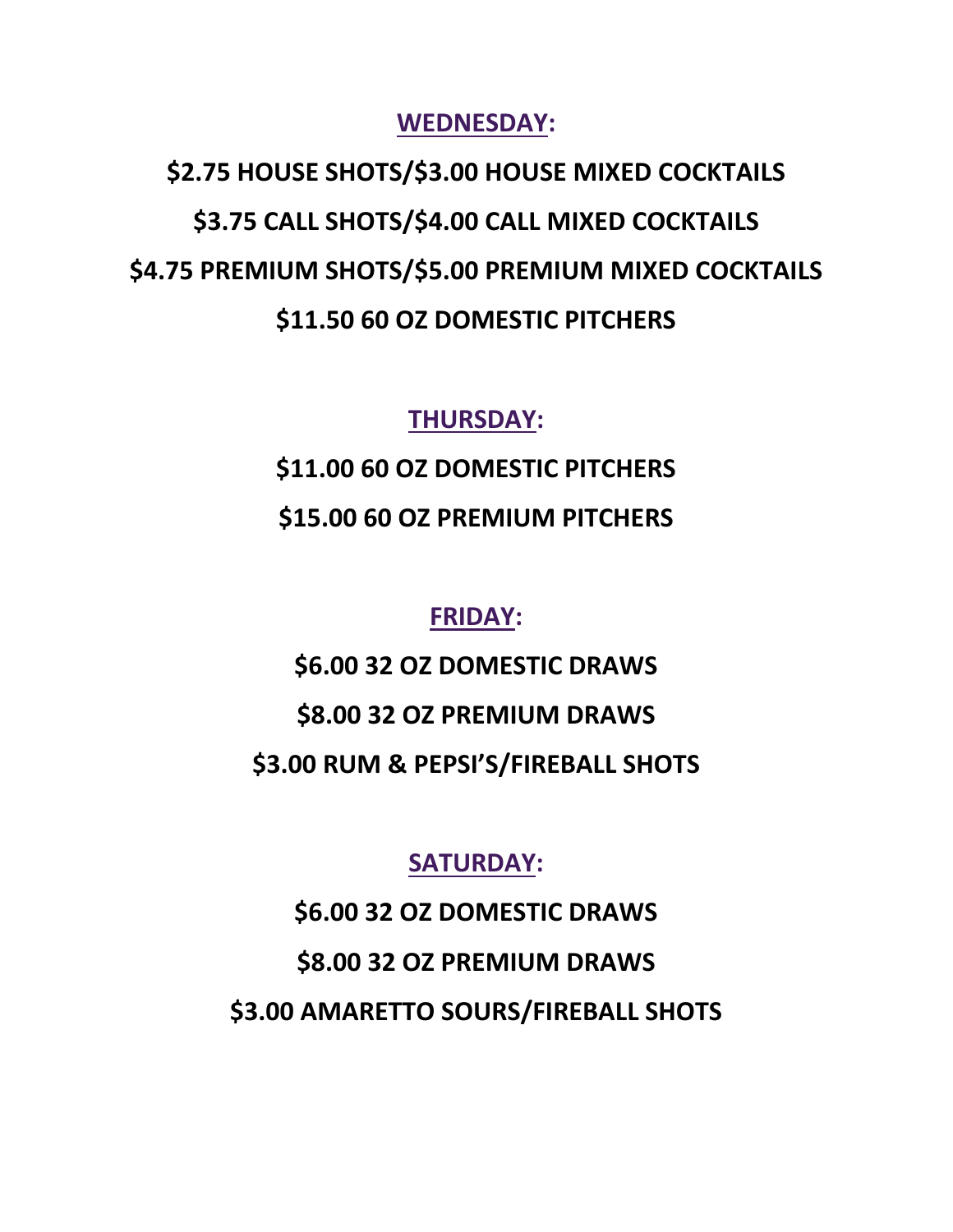



#### FIRE & ICE ~ \$4.00 Fireball & Dr. McGillicuddy's Menthlomint

#### JOLLY RANCHER ~ \$4.00

Peach Schnapps, Sour Apple Schnapps & Cranberry Juice

#### CHERRY BLOW POP ~ \$5.00 Southern Comfort, Amaretto & Grenadine

### PINEAPPLE UPSIDEDOWN ~ \$5.00

Smirnoff Vanilla Vodka, Pineapple Juice & Grenadine

#### GREEN TEA ~ \$6.00

Jameson, Peach Schnapps & Sour

MINI BEER ~ \$6.00 Licor 43 & Half/Half

ROYAL PEACH ~ \$6.00 Crown Royal & Peach Schnapps

#### VEGAS BOMB ~ \$6.50 Crown Royal, Peach Schnapps, Bacardi Coconut, Cranberry & Red Bull